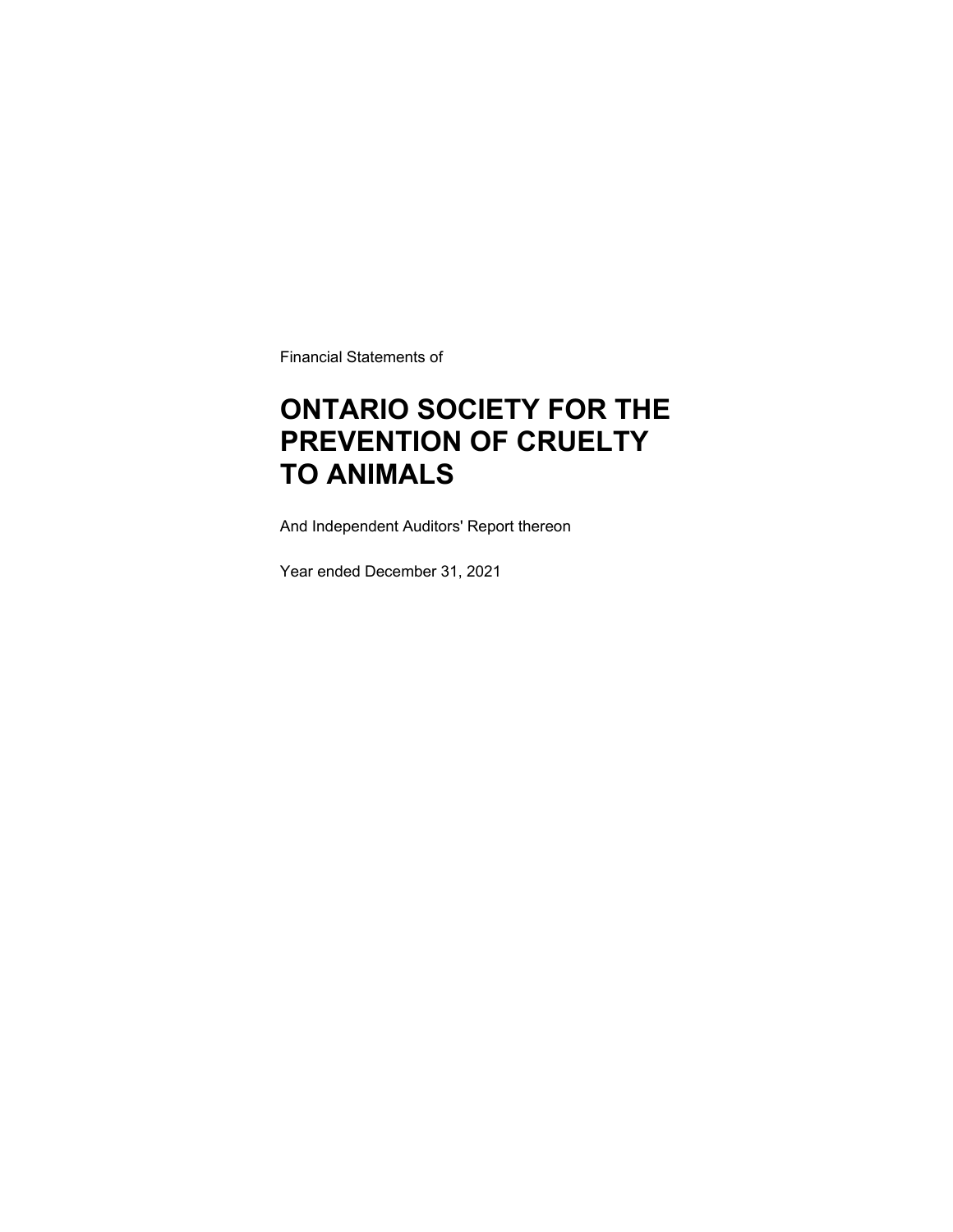

KPMG LLP Vaughan Metropolitan Centre 100 New Park Place, Suite 1400 Vaughan ON L4K 0J3 Canada Tel 905-265-5900 Fax 905-265-6390

### **INDEPENDENT AUDITORS' REPORT**

To the Members of Ontario Society for the Prevention of Cruelty to Animals

### *Qualified Opinion*

We have audited the financial statements of Ontario Society for the Prevention of Cruelty to Animals (the Entity), which comprise:

- the statement of financial position as at December 31, 2021
- the statement of operations and changes in fund balances for the year then ended
- the statement of cash flows for the year then ended
- and notes to the financial statements, including a summary of significant accounting policies

(Hereinafter referred to as the "financial statements").

In our opinion, except for the possible effects of the matter described in the *"Basis for Qualified Opinion"* section of our auditors' report, the accompanying financial statements present fairly, in all material respects, the financial position of the Entity as at December 31, 2021, and its results of operations and its cash flows for the year then ended in accordance with Canadian accounting standards for not-for-profit organizations.

### *Basis for Qualified Opinion*

In common with many not-for-profit organizations, the Entity derives revenue from donations and fundraising activities, the completeness of which is not susceptible to satisfactory audit verification. Accordingly, verification of these revenues was limited to the amounts recorded in the records of the Entity.

Therefore, we were not able to determine whether any adjustments might be necessary to:

- the current assets and fund balances reported in the statements of financial position as at December 31, 2021 and December 31, 2020
- the donations and fundraising revenues and excess of revenues over expenses and distributions reported in the statements of operations for the years ended December 31, 2021 and December 31, 2020
- the excess of revenues over expenses and distributions reported in the statements of cash flows for the years ended December 31, 2021 and December 31, 2020.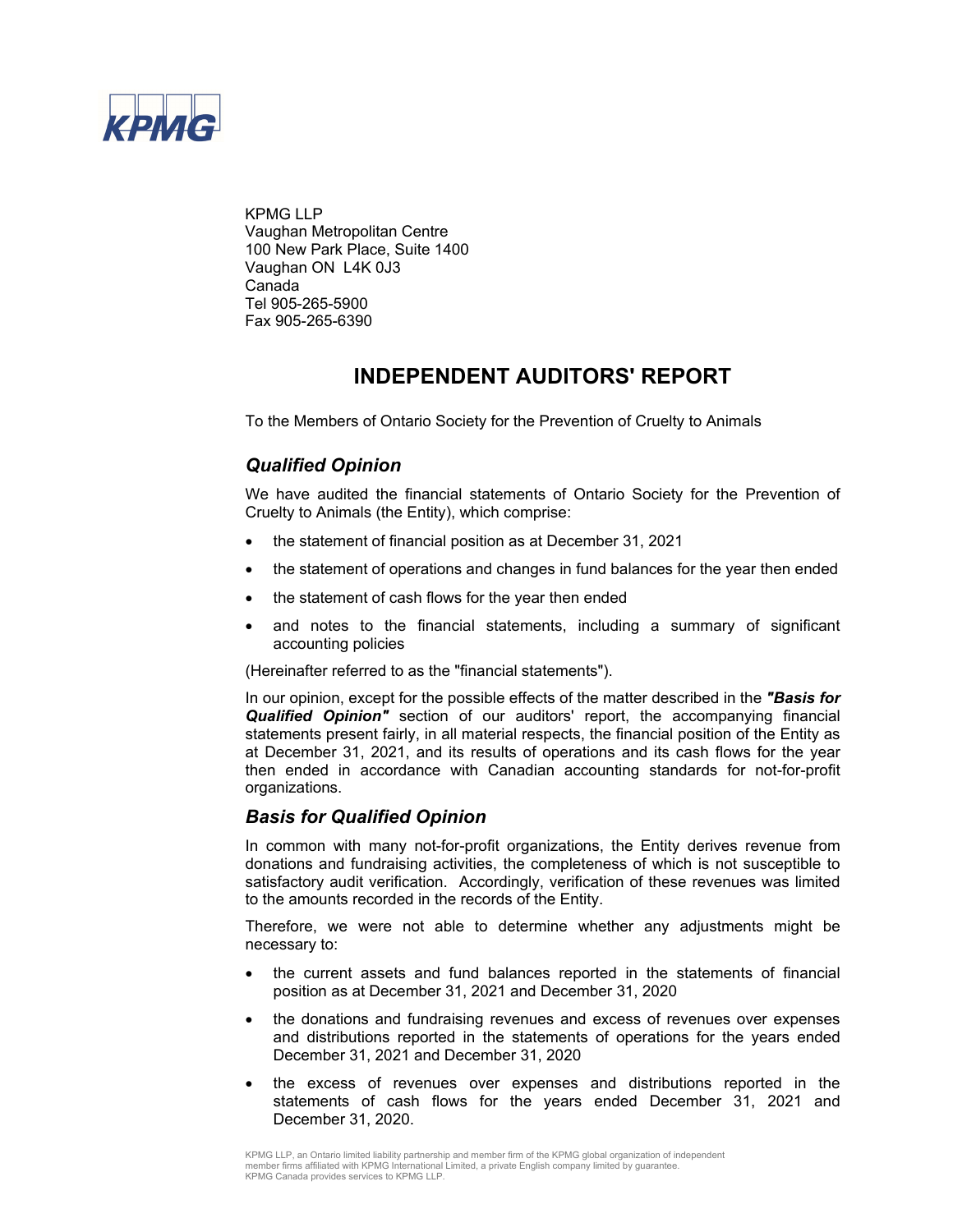

Page 2

Our opinion on the financial statements for the year ended December 31, 2021 was qualified accordingly because of the possible effects of this limitation in scope.

We conducted our audit in accordance with Canadian generally accepted auditing standards. Our responsibilities under those standards are further described in the *"Auditors' Responsibilities for the Audit of the Financial Statements"* section of our auditors' report.

We are independent of the Entity in accordance with the ethical requirements that are relevant to our audit of the financial statements in Canada and we have fulfilled our other ethical responsibilities in accordance with these requirements.

We believe that the audit evidence we have obtained is sufficient and appropriate to provide a basis for our qualified opinion.

### *Other Information*

Management is responsible for the other information. Other information comprises:

 the information, other than the financial statements and the auditors' report thereon, included in the 2021 Annual Report.

Our opinion on the financial statements does not cover the other information and we do not and will not express any form of assurance conclusion thereon.

In connection with our audit of the financial statements, our responsibility is to read the other information identified above and, in doing so, consider whether the other information is materially inconsistent with the financial statements or our knowledge obtained in the audit and remain alert for indications that the other information appears to be materially misstated.

We obtained the information, other than the financial statements and the auditors' report thereon, included in the 2021 Annual Report as at the date of this auditors' report.

If, based on the work we have performed on this other information, we conclude that there is a material misstatement of this other information, we are required to report that fact in the auditors' report.

We have nothing to report in this regard.

### *Responsibilities of Management and Those Charged with Governance for the Financial Statements*

Management is responsible for the preparation and fair presentation of the financial statements in accordance with Canadian accounting standards for not-for-profit organizations, and for such internal control as management determines is necessary to enable the preparation of financial statements that are free from material misstatement, whether due to fraud or error.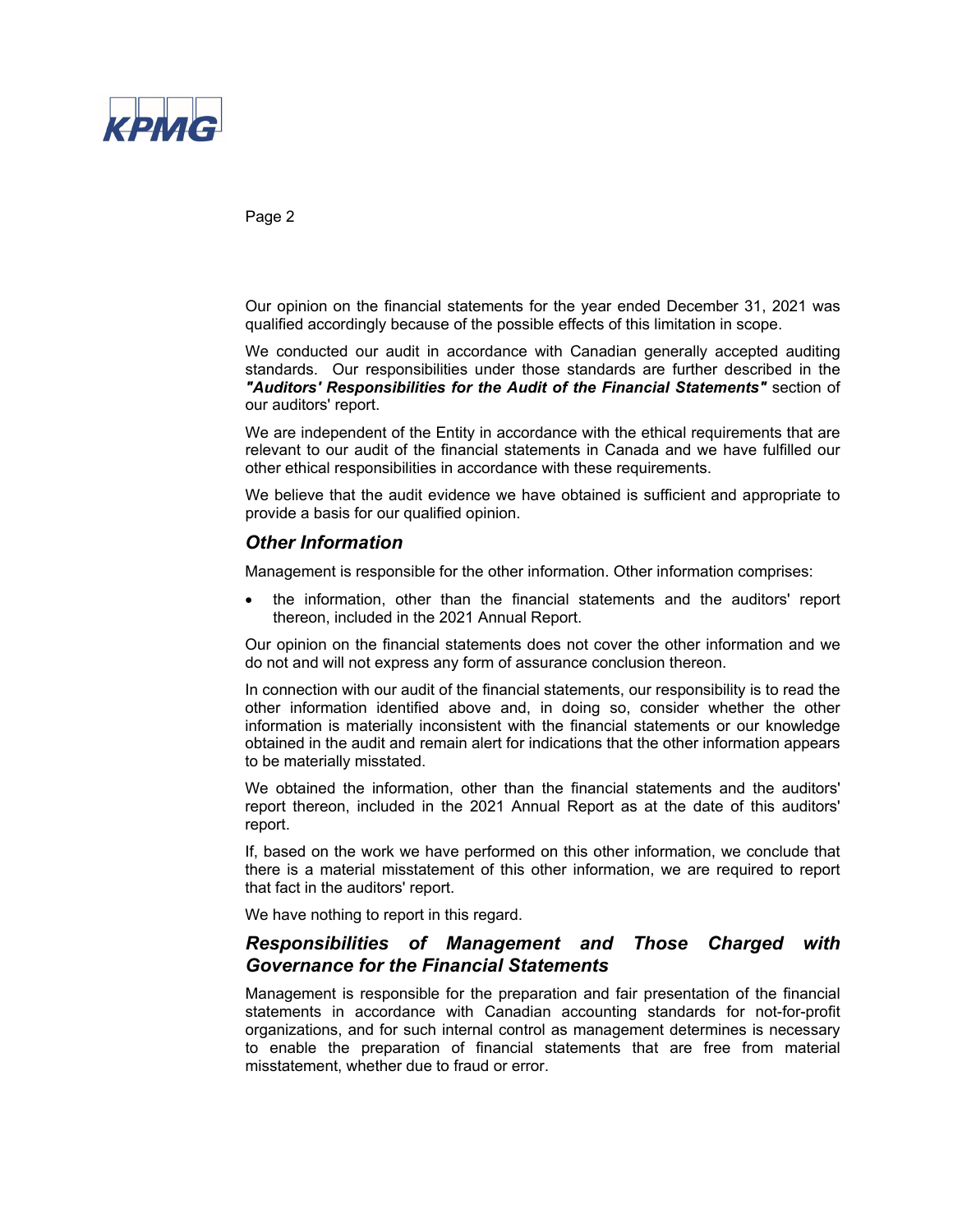

Page 3

In preparing the financial statements, management is responsible for assessing the Entity's ability to continue as a going concern, disclosing as applicable, matters related to going concern and using the going concern basis of accounting unless management either intends to liquidate the Entity or to cease operations, or has no realistic alternative but to do so.

Those charged with governance are responsible for overseeing the Entity's financial reporting process.

### *Auditors' Responsibilities for the Audit of the Financial Statements*

Our objectives are to obtain reasonable assurance about whether the financial statements as a whole are free from material misstatement, whether due to fraud or error, and to issue an auditors' report that includes our opinion.

Reasonable assurance is a high level of assurance, but is not a guarantee that an audit conducted in accordance with Canadian generally accepted auditing standards will always detect a material misstatement when it exists.

Misstatements can arise from fraud or error and are considered material if, individually or in the aggregate, they could reasonably be expected to influence the economic decisions of users taken on the basis of the financial statements.

As part of an audit in accordance with Canadian generally accepted auditing standards, we exercise professional judgment and maintain professional skepticism throughout the audit.

We also:

 Identify and assess the risks of material misstatement of the financial statements, whether due to fraud or error, design and perform audit procedures responsive to those risks, and obtain audit evidence that is sufficient and appropriate to provide a basis for our opinion.

The risk of not detecting a material misstatement resulting from fraud is higher than for one resulting from error, as fraud may involve collusion, forgery, intentional omissions, misrepresentations, or the override of internal control.

- Obtain an understanding of internal control relevant to the audit in order to design audit procedures that are appropriate in the circumstances, but not for the purpose of expressing an opinion on the effectiveness of the Entity's internal control.
- Evaluate the appropriateness of accounting policies used and the reasonableness of accounting estimates and related disclosures made by management.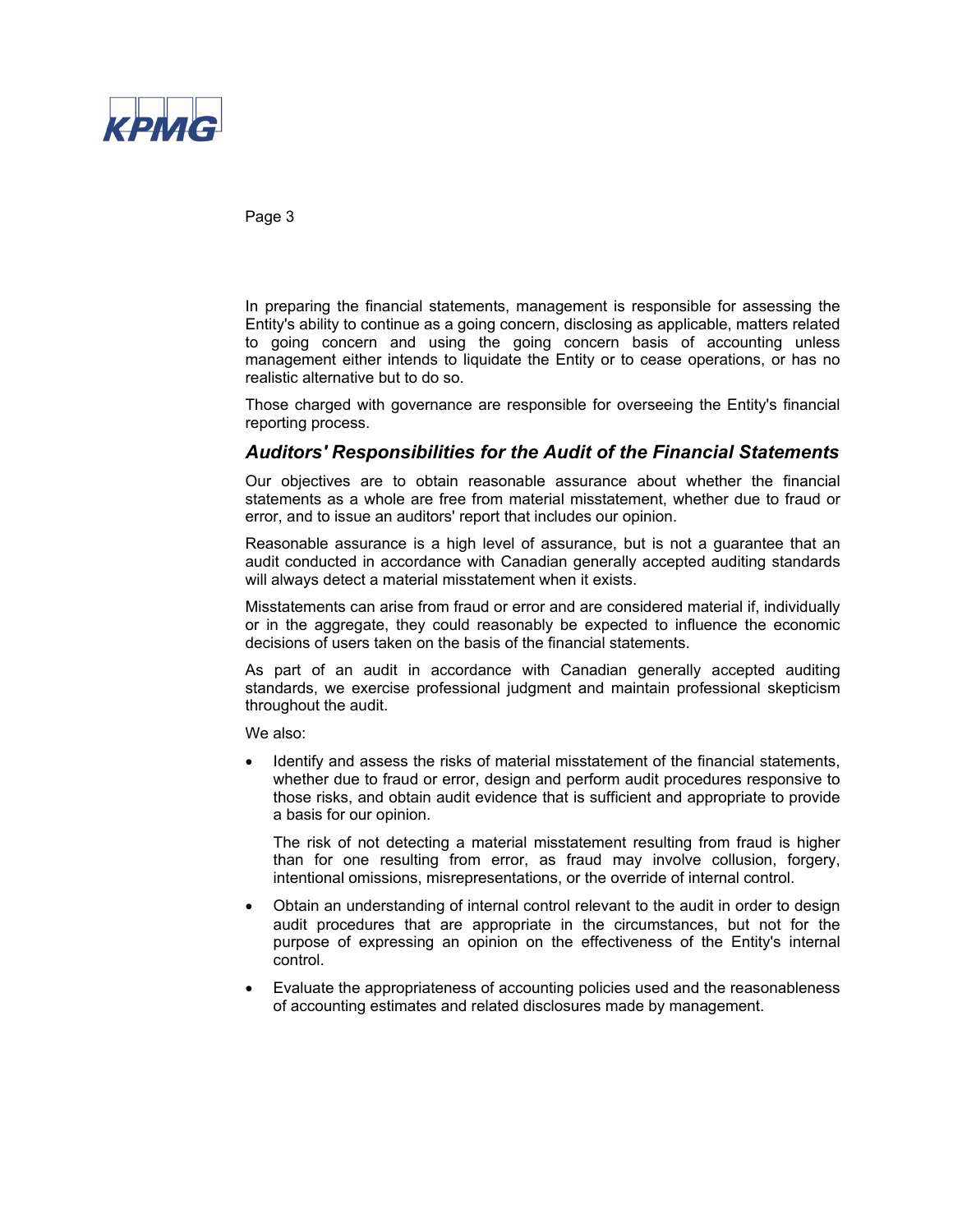

Page 4

- Conclude on the appropriateness of management's use of the going concern basis of accounting and, based on the audit evidence obtained, whether a material uncertainty exists related to events or conditions that may cast significant doubt on the Entity's ability to continue as a going concern. If we conclude that a material uncertainty exists, we are required to draw attention in our auditors' report to the related disclosures in the financial statements or, if such disclosures are inadequate, to modify our opinion. Our conclusions are based on the audit evidence obtained up to the date of our auditors' report. However, future events or conditions may cause the Entity to cease to continue as a going concern.
- Evaluate the overall presentation, structure and content of the financial statements, including the disclosures, and whether the financial statements represent the underlying transactions and events in a manner that achieves fair presentation.
- Communicate with those charged with governance regarding, among other matters, the planned scope and timing of the audit and significant audit findings, including any significant deficiencies in internal control that we identify during our audit.

 $KPMG$  14P

Chartered Professional Accountants, Licensed Public Accountants

Vaughan, Canada

May 7, 2022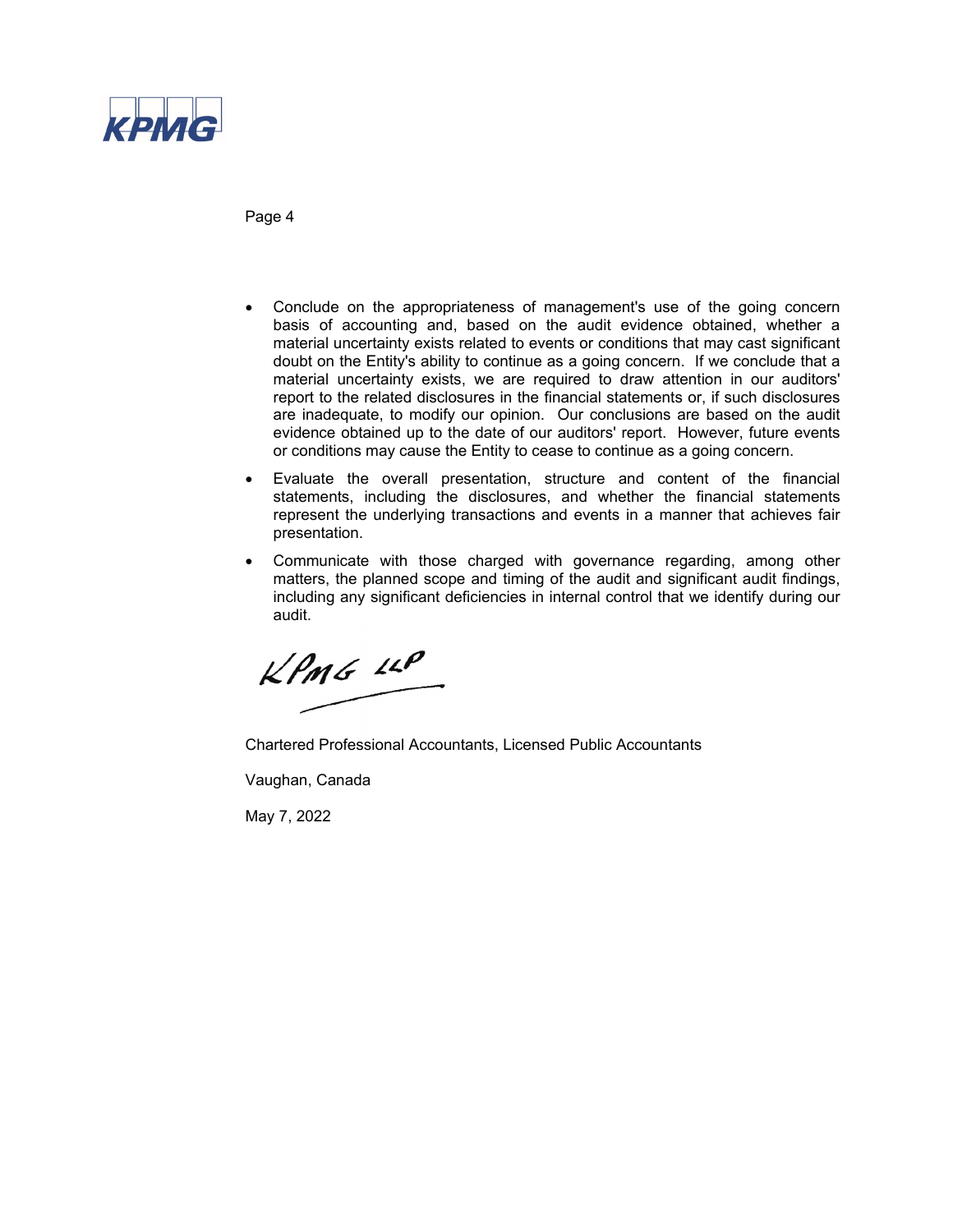Statement of Financial Position

December 31, 2021, with comparative information for 2020

|                                                                       | 2021                      | 2020                      |
|-----------------------------------------------------------------------|---------------------------|---------------------------|
| <b>Assets</b>                                                         |                           |                           |
| Current assets:                                                       |                           |                           |
| Cash and cash equivalents                                             | 17,094,977<br>\$          | 14,735,522<br>\$          |
| Short-term investments (note 2)                                       | 5,033,348                 | 3,969,606                 |
| Prepaid expenses (note 8(b))                                          | 2,265,582                 | 1,010,394                 |
| Accounts receivable (notes 3 and 6)                                   | 554,180                   | 554,573                   |
| Inventory                                                             | 51,525                    | 49,690                    |
|                                                                       | 24,999,612                | 20,319,785                |
| Investments (note 2)                                                  | 5,511,614                 | 4,166,671                 |
| Capital assets (note 4)                                               | 13,380,321                | 13,778,450                |
|                                                                       | \$43,891,547              | \$ 38,264,906             |
| <b>Liabilities and Fund Balances</b>                                  |                           |                           |
| <b>Current liabilities:</b>                                           |                           |                           |
| Accounts payable and accrued liabilities (note 5)<br>Deferred revenue | \$<br>1,727,640<br>22,300 | \$<br>1,501,330<br>36,037 |
|                                                                       | 1,749,940                 | 1,537,367                 |
| Fund balances (note 7):                                               |                           |                           |
| Provincial                                                            | 42,141,607                | 36,727,539                |
| Commitments (note 8)                                                  |                           |                           |
| Guarantees (note 11)                                                  |                           |                           |
| Contingencies (note 12)                                               |                           |                           |
|                                                                       | \$43,891,547              | \$<br>38,264,906          |

See accompanying notes to financial statements.

On behalf of the Board:

( <u>Inacture</u> Director Catherine MacNeill (As / V/// Director Adam Delle Cese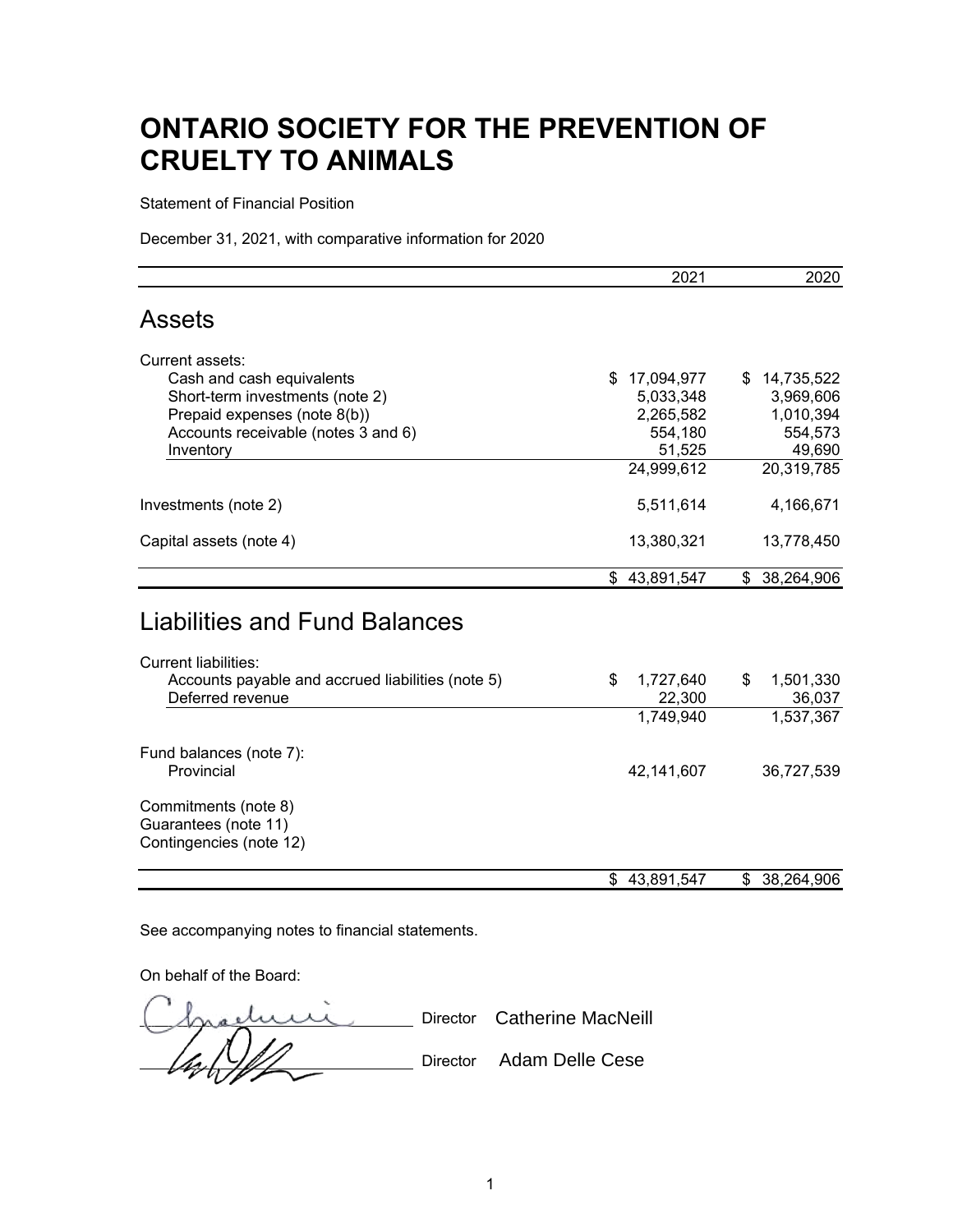Statement of Operations and Changes in Fund Balances

Year ended December 31, 2021, with comparative information for 2020

|                                  |                  |                 | 2021             | 2020             |
|----------------------------------|------------------|-----------------|------------------|------------------|
|                                  | Provincial       | Regional        |                  |                  |
|                                  | Fund             | Fund            | Total            | Total            |
| Revenue:                         |                  |                 |                  |                  |
| Donations and fundraising        | \$<br>5,773,703  | \$<br>1,439,816 | \$<br>7,213,519  | \$<br>7,063,785  |
| Grants (note 6)                  | 1,288,704        | 734,874         | 2,023,578        | 3,155,861        |
| Shelter and veterinary           | 551,761          | 912,207         | 1,463,968        | 1,300,767        |
| Municipal contract fees          |                  | 1,169,272       | 1,169,272        | 1,547,774        |
| Investments (note 2)             | 459,570          | 56,490          | 516,060          | 366,745          |
| Other                            | 37,030           | 176,252         | 213,282          | 247,419          |
|                                  | 8,110,768        | 4,488,911       | 12,599,679       | 13,682,351       |
|                                  |                  |                 |                  |                  |
| Expenses:                        |                  |                 |                  |                  |
| Animal care and protection       | 3,975,400        | 4,479,745       | 8,455,145        | 8,770,685        |
| General                          | 4,169,385        |                 | 4,169,385        | 4,183,763        |
| Fundraising                      | 1,726,850        | 27,489          | 1,754,339        | 1,757,890        |
| Communication and                |                  |                 |                  |                  |
| education services               | 823,116          | 10,508          | 833,624          | 744,655          |
| Amortization                     | 543,527          | 178,606         | 722,133          | 771,378          |
| Interest and bank charges        | 158,496          | 32,051          | 190,547          | 173,814          |
|                                  | 11,396,774       | 4,728,399       | 16,125,173       | 16,402,185       |
| Distributions:                   |                  |                 |                  |                  |
| Grants to Ontario Society for    |                  |                 |                  |                  |
| the Prevention of Cruelty to     |                  |                 |                  |                  |
| Animals' affiliates and          |                  |                 |                  |                  |
| Humane Societies in              |                  |                 |                  |                  |
| other provinces (note 9)         | 95,571           |                 | 95,571           | 176,405          |
|                                  |                  |                 |                  |                  |
| Deficiency of revenue over       |                  |                 |                  |                  |
| expenses and distributions       |                  |                 |                  |                  |
| before legacies                  | (3,381,577)      | (239, 488)      | (3,621,065)      | (2,896,239)      |
| Legacies                         | 6,918,674        | 2,116,459       | 9,035,133        | 6,333,985        |
|                                  |                  |                 |                  |                  |
| Excess of revenue over expenses  |                  |                 |                  |                  |
| and distributions                | 3,537,097        | 1,876,971       | 5,414,068        | 3,437,746        |
| Fund balances, beginning of year | 36,727,539       |                 | 36,727,539       | 33,289,793       |
|                                  |                  |                 |                  |                  |
| Transfer between funds (note 7)  | 1,876,971        | (1,876,971)     |                  |                  |
| Fund balances, end of year       | \$<br>42,141,607 | \$              | \$<br>42,141,607 | \$<br>36,727,539 |

See accompanying notes to financial statements.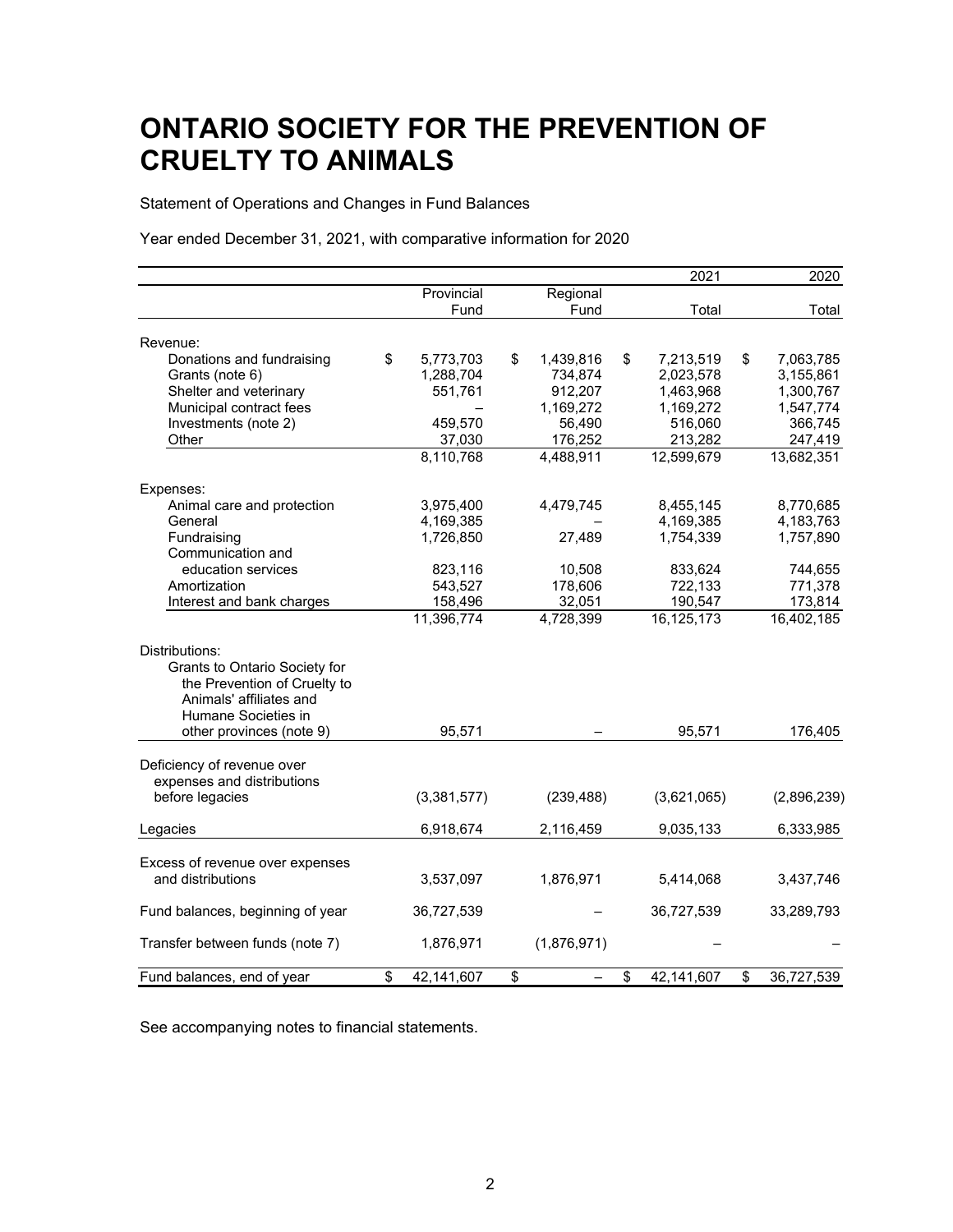Statement of Cash Flows

Year ended December 31, 2021, with comparative information for 2020

|                                                                                | 2021            | 2020             |
|--------------------------------------------------------------------------------|-----------------|------------------|
| Cash provided by (used in):                                                    |                 |                  |
| Operating activities:                                                          |                 |                  |
| Excess of revenue over expenses and distributions<br>Items not involving cash: | \$<br>5,414,068 | \$<br>3,437,746  |
| Amortization                                                                   | 722,133         | 771,378          |
| Realized loss (gain) on sale of investments                                    | 37,661          | (74, 540)        |
| Unrealized loss (gain) on investments                                          | (328, 419)      | 88,195           |
| Gain on disposal of capital assets                                             | (64, 915)       | (67, 811)        |
| Change in non-cash operating working capital:                                  |                 |                  |
| Accounts receivable                                                            | 393             | (61,002)         |
| Inventory                                                                      | (1,835)         | 15,668           |
| Prepaid expenses                                                               | (1, 255, 188)   | (84, 978)        |
| Accounts payable and accrued liabilities                                       | 226,310         | (232, 160)       |
| Deferred revenue                                                               | (13, 737)       | (46, 178)        |
|                                                                                | 4,736,471       | 3,746,318        |
| Investing activities:                                                          |                 |                  |
| Increase in investments                                                        | (2, 117, 927)   | (6,899)          |
| Additions to capital assets                                                    | (352, 789)      | (551, 781)       |
| Proceeds from sale of capital assets                                           | 93,700          | 110,715          |
|                                                                                | (2, 377, 016)   | (447, 965)       |
| Increase in cash and cash equivalents                                          | 2,359,455       | 3,298,353        |
| Cash and cash equivalents, beginning of year                                   | 14,735,522      | 11,437,169       |
| Cash and cash equivalents, end of year                                         | \$17,094,977    | \$14,735,522     |
|                                                                                |                 |                  |
| Represented by:                                                                |                 |                  |
| Cash                                                                           | \$<br>4,444,977 | \$<br>14,735,522 |
| Cash equivalents                                                               | 12,650,000      |                  |
|                                                                                | \$17,094,977    | \$14,735,522     |

See accompanying notes to financial statements.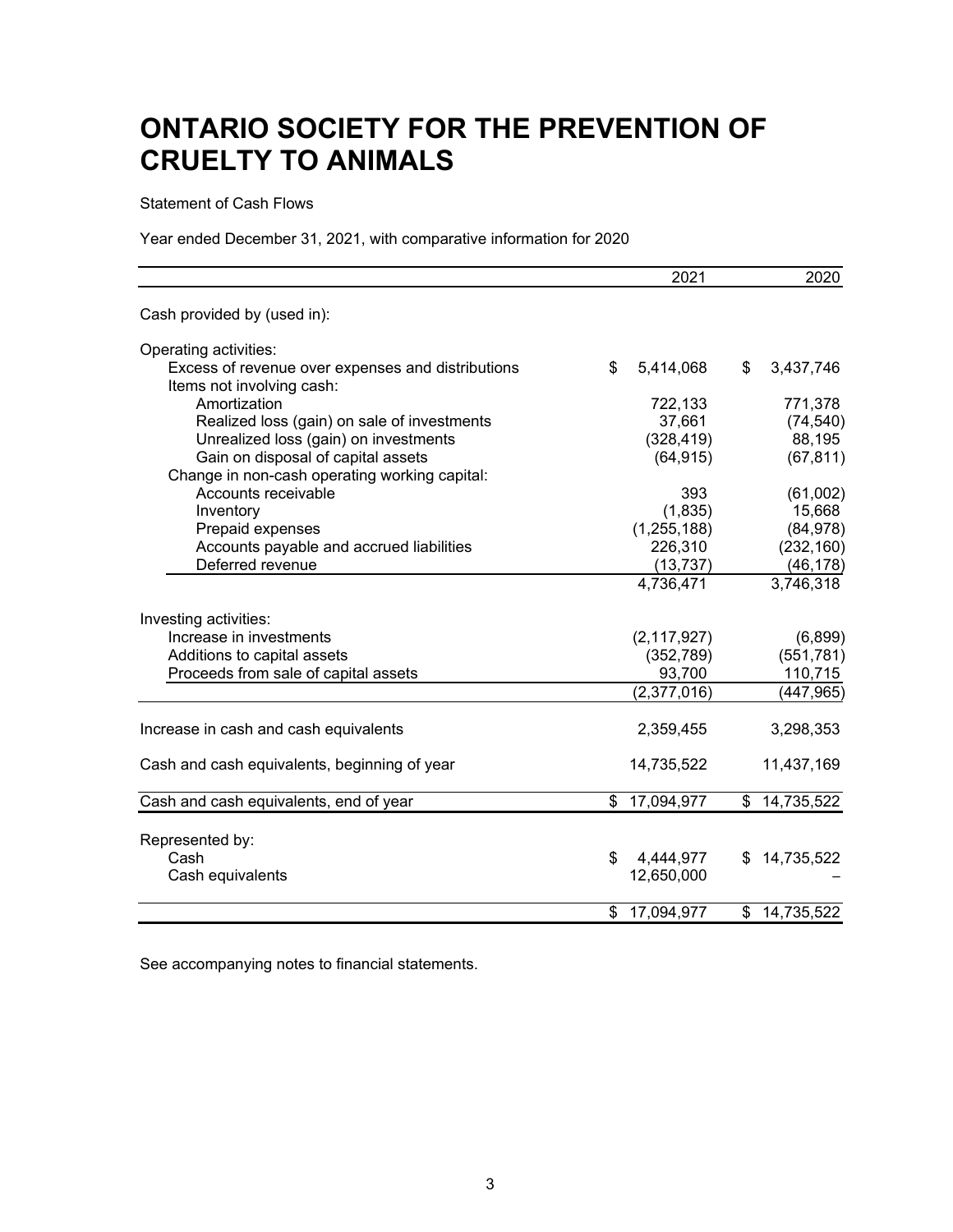Notes to Financial Statements

Year ended December 31, 2021

Ontario Society for the Prevention of Cruelty to Animals ("Ontario SPCA") was founded as a registered charity in 1873 and was incorporated as a non-profit corporation in 1919.

The mission of Ontario SPCA is to facilitate and provide for province-wide leadership on matters relating to the prevention of cruelty to animals and the promotion of animal welfare. Ontario SPCA strives to be a strong, unified and collaborative charitable organization dedicated to the cultivation of a compassionate society for all animals.

Ontario SPCA is registered as a charitable organization under the Income Tax Act (Canada) (the "Act"). As such, Ontario SPCA is exempt from income taxes and is able to issue donation receipts for income tax purposes. In order to maintain its status as a registered charity under the Act, Ontario SPCA must meet certain requirements within the Act. In the opinion of management, these requirements have been met.

### **1. Significant accounting policies:**

These financial statements include the accounts of the provincial office of Ontario SPCA and its regional Animal Centres. The financial statements do not include the accounts of affiliated societies (note 9).

The financial statements have been prepared by management in accordance with Canadian accounting standards for not-for-profit organizations in Part III of the Chartered Professional Accountants of Canada Handbook.

(a) Fund accounting:

Ontario SPCA follows the restricted fund method of accounting for contributions.

(i) Provincial Fund:

The Provincial Fund accounts for provincial animal care and protection services, the provincial spay/neuter veterinary clinic(s), as well as provincial communication services (humane education, publication, etc.), provincial fundraising, human resources, finance and information technology.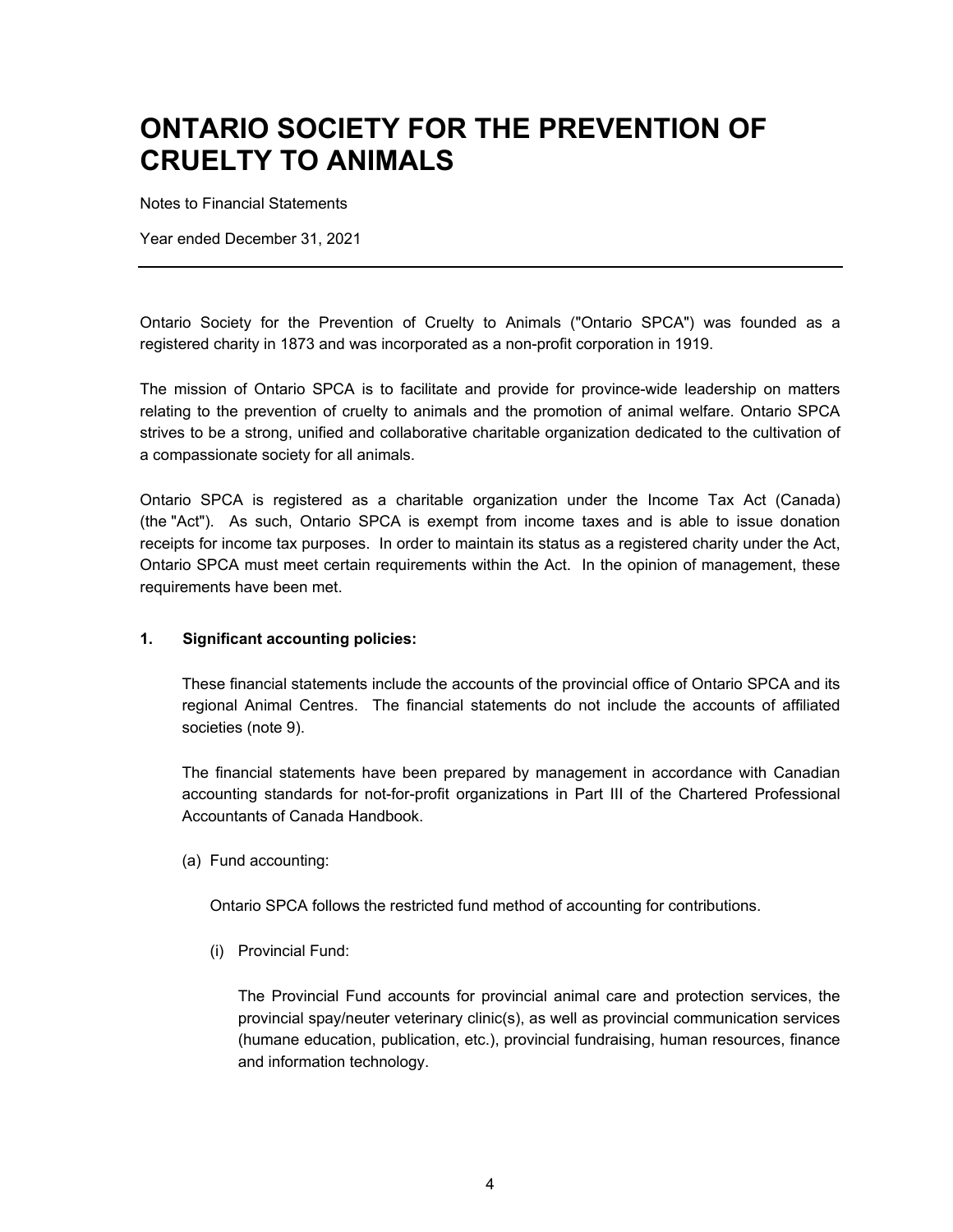Notes to Financial Statements (continued)

Year ended December 31, 2021

#### **1. Significant accounting policies (continued):**

(ii) Regional Fund:

The Regional Fund accounts for Ontario SPCA Animal Centres fundraising activities (including thrift shops), regional animal protection services, regional humane education initiatives and regional animal facilities.

(b) Revenue recognition:

Ontario SPCA recognizes revenue from fundraising efforts, donations, legacies and from shelter and veterinary operations when funds are received. Deferred revenue represents fees received in advance of services rendered.

Donations and legacies received in the form of marketable securities are recorded at their fair market value at the time of receipt.

Endowment contributions are recognized as revenue of the applicable fund in the year in which they are received.

Grants received for specific purposes, for which there is no restricted fund established, are recognized when the grant specifications have been met.

Revenue from various municipal contracts is recorded as amounts are earned through the provision of service.

Investment revenue includes interest income, net realized gain or loss on sale of investments and the net change in unrealized gain or loss on investments for the year.

(c) Government assistance:

Ontario SPCA has applied for financial assistance under available government incentive programs. Government assistance related to current expenses is recognized as revenue during the year.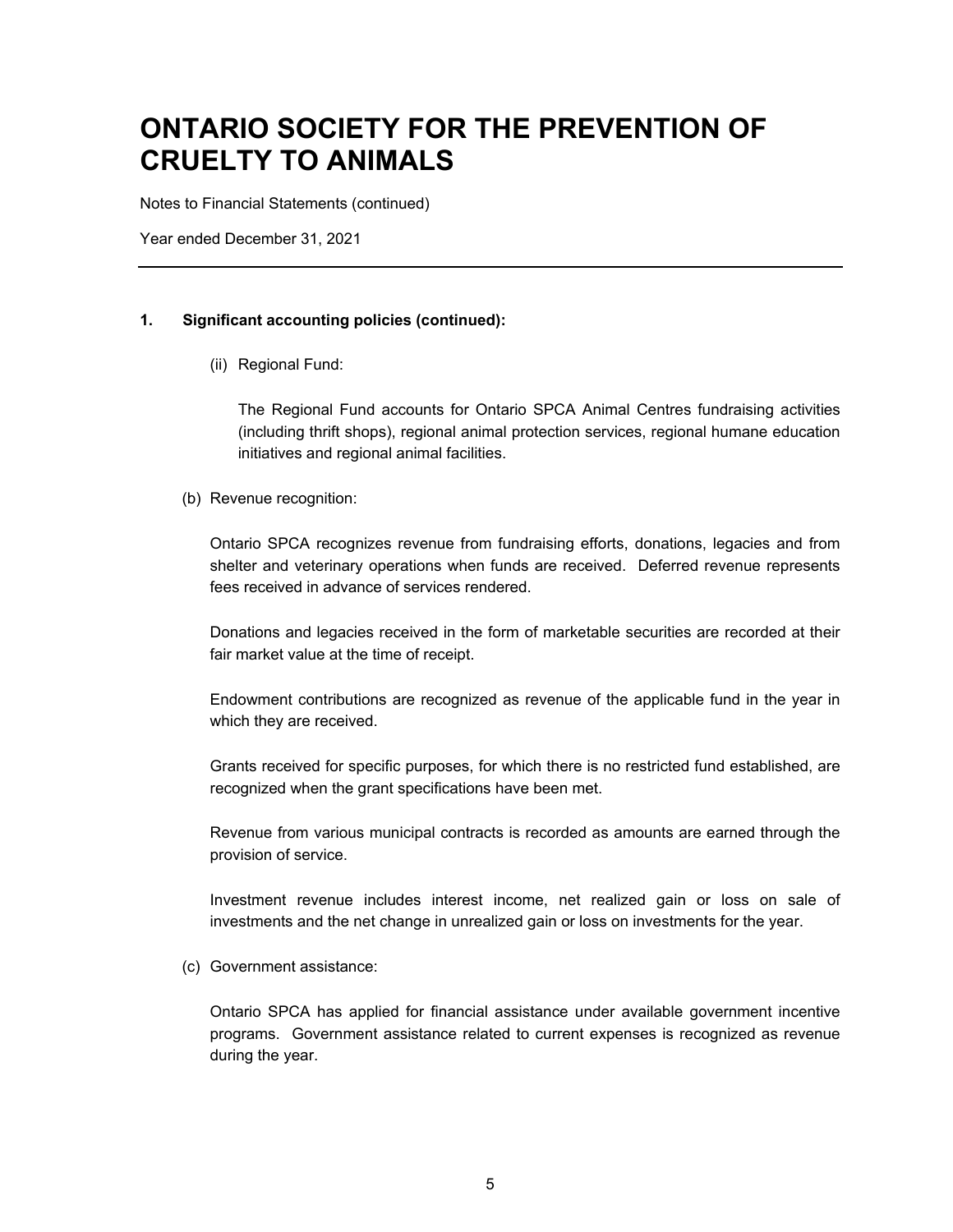Notes to Financial Statements (continued)

Year ended December 31, 2021

#### **1. Significant accounting policies (continued):**

(d) Cash and cash equivalents:

Ontario SPCA considers deposits in banks, certificates of deposit and short-term investments with original maturities of three months or less as cash and cash equivalents.

(e) Financial instruments:

Financial instruments are recorded at fair value on initial recognition. Freestanding derivative instruments that are not in a qualifying hedging relationship and equity instruments that are quoted in an active market are subsequently measured at fair value. All other financial instruments are subsequently recorded at cost or amortized cost, unless management has elected to carry the instruments at fair value. Ontario SPCA has elected to carry its pooled fund investments at fair value.

Transaction costs incurred on the acquisition of financial instruments measured subsequently at fair value are expensed as incurred. All other financial instruments are adjusted by transaction costs incurred on acquisition and financing costs, which are amortized using the straight-line method.

Financial assets are assessed for impairment on an annual basis at the end of the fiscal year if there are indicators of impairment. If there is an indicator of impairment, Ontario SPCA determines if there is a significant adverse change in the expected amount or timing of future cash flows from the financial asset. If there is a significant adverse change in the expected cash flows, the carrying value of the financial asset is reduced to the highest of the present value of the expected cash flows, the amount that could be realized from selling the financial asset or the amount Ontario SPCA expects to realize by exercising its right to any collateral. If events and circumstances reverse in a future period, an impairment loss will be reversed to the extent of the improvement, not exceeding the initial carrying value.

The unrealized gain or loss on investments, being the difference between book value and carrying value, is included in investment revenue in the statement of operations and changes in fund balances.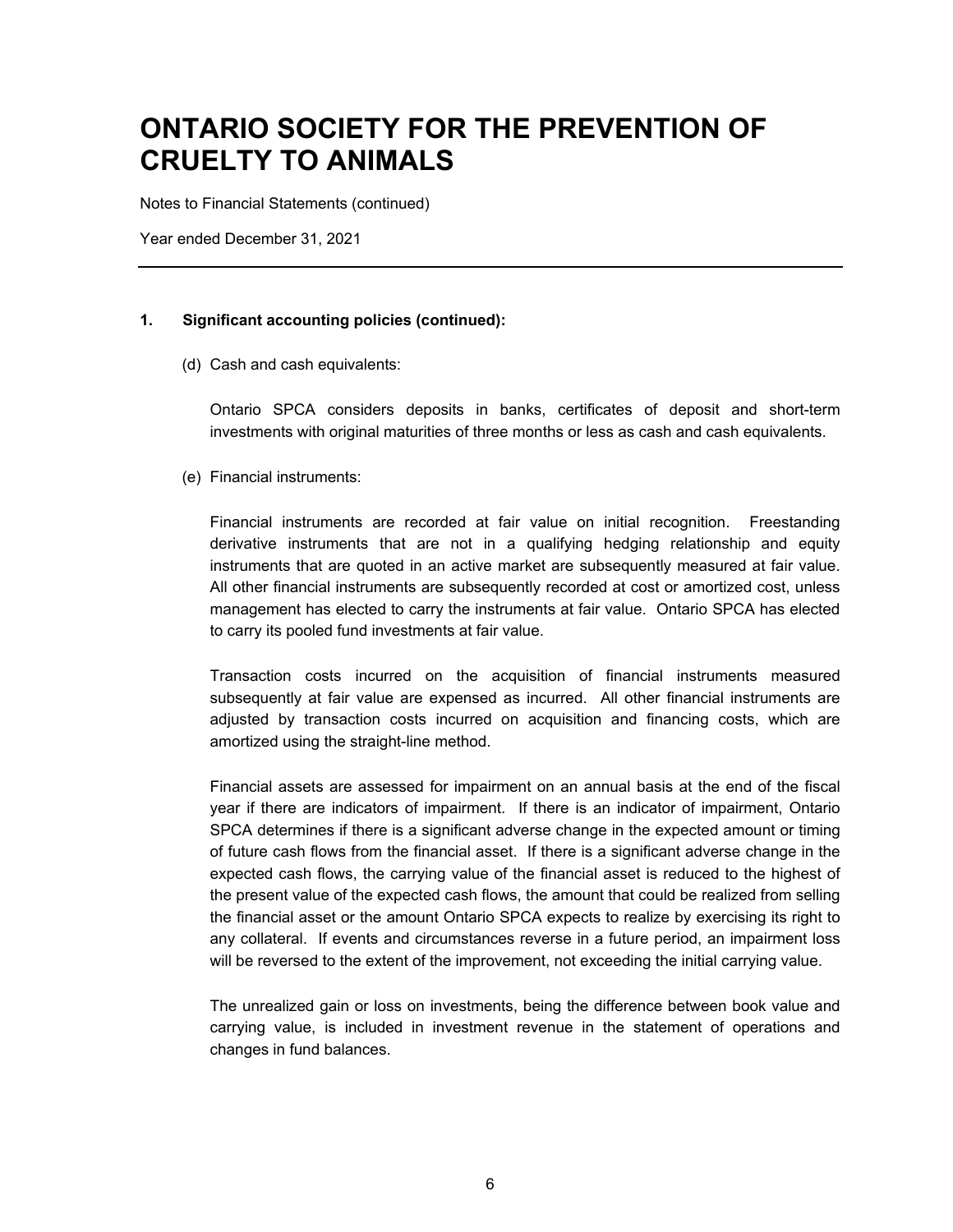Notes to Financial Statements (continued)

Year ended December 31, 2021

### **1. Significant accounting policies (continued):**

Fair values of investments are determined as follows:

- (i) Pooled fund investments represent Ontario SPCA's proportionate share of the underlying net assets of the Toronto Foundation Fund, at fair values determined using closing market prices.
- (ii) Guaranteed investment certificates ("GICs") maturing within a year are stated at amortized cost, which together with accrued interest income approximate fair value given the short-term nature of these investments.

The fair values of other financial assets and liabilities, being cash and cash equivalents, accounts receivable and accounts payable and accrued liabilities, approximate their carrying values due to the relatively short-term nature of these financial instruments.

(f) Capital assets:

Purchased capitalized assets are recorded at cost. Contributed capital assets are recorded at fair value at the date of contribution. Repairs and maintenance costs are charged to expense. Betterments which extend the estimated life of an asset are capitalized. Tangible capital assets are written down to fair value or replacement cost to reflect partial impairments when conditions indicate that the assets no longer contribute to the ability to provide goods and services, or that the value of future economic benefits or service potential associated with the tangible capital assets are less than their net carrying amounts. Capital assets are amortized as follows:

| Asset                  | <b>Basis</b>      | Rate          |
|------------------------|-------------------|---------------|
| <b>Buildings</b>       | Declining balance | 2%            |
| Furniture and fixtures | Declining balance | 20%           |
| Automotive equipment   | Declining balance | 30%           |
| Computers              | Straight line     | 33%           |
| Leasehold improvements | Straight line     | Term of lease |

Capital purchases under \$1,000 are expensed when incurred.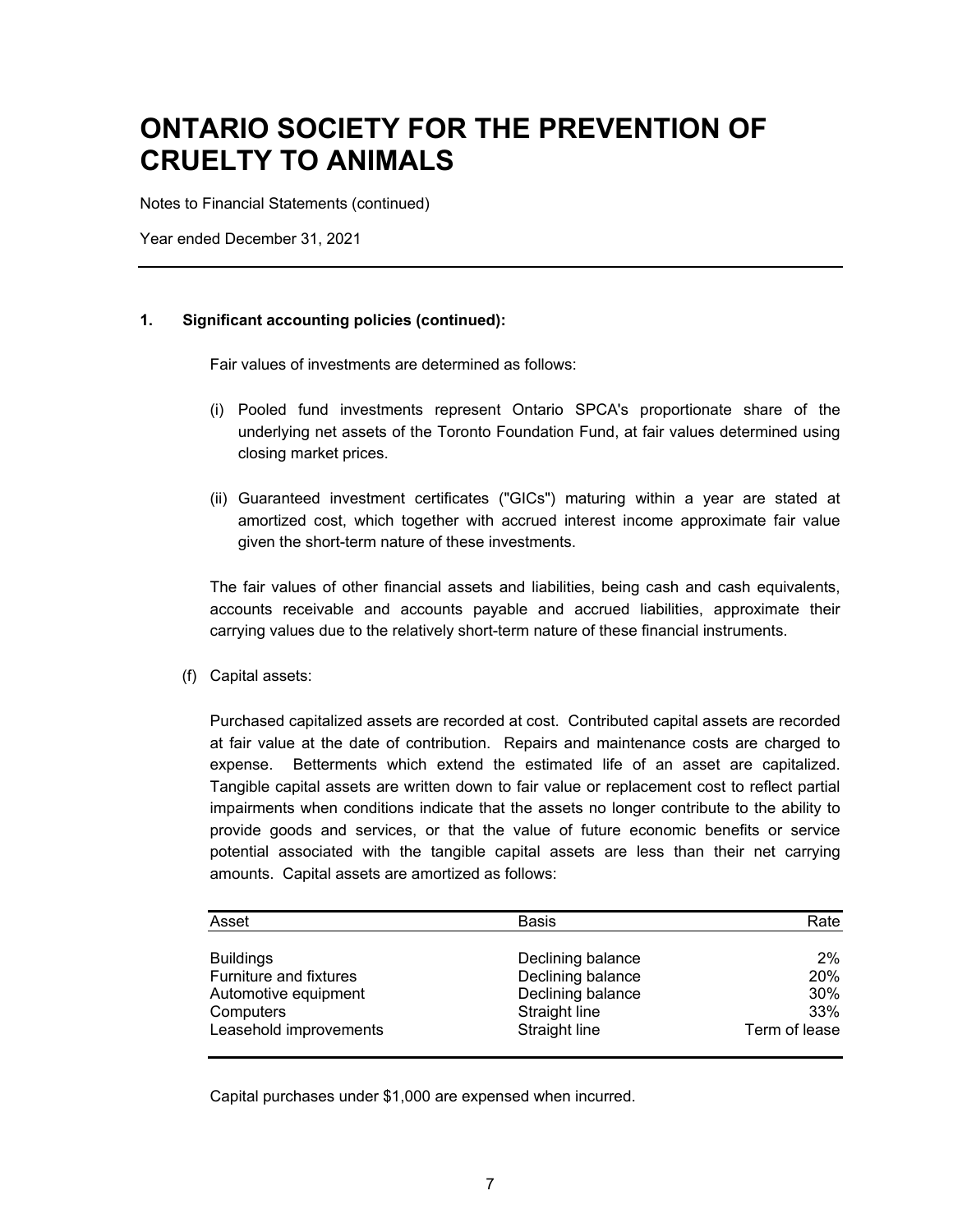Notes to Financial Statements (continued)

Year ended December 31, 2021

#### **1. Significant accounting policies (continued):**

(g) Donations-in-kind:

Donated materials, services and capital assets are recorded at fair value in the period received when a fair value can be reasonably estimated and when the materials, services and capital assets would be paid for if not donated. A substantial number of volunteers have made significant contributions of their time to Ontario SPCA. Since these services are not normally purchased by Ontario SPCA and because of the difficulty of determining their fair value, donated services for volunteer activities are not recognized in the financial statements.

(h) Use of estimates:

The preparation of financial statements requires management to make estimates and assumptions that affect the reported amounts of assets and liabilities and disclosure of contingent assets and liabilities at the date of the financial statements and the reported amounts of revenue and expenses during the year. Significant items subject to such estimates and assumptions include the carrying amount of capital assets, accounts payable and accrued liabilities, and disclosure of contingencies. Actual results could differ from those estimates.

### **2. Investments:**

|                                                                                                 |     | 2021                |    | 2020      |
|-------------------------------------------------------------------------------------------------|-----|---------------------|----|-----------|
| Short-term:<br>GICs, measured at amortized cost<br>Other                                        | \$  | 5,008,093<br>25,255 | \$ | 3,969,606 |
|                                                                                                 | \$. | 5,033,348           | \$ | 3,969,606 |
| Long-term:<br>Pooled fund investments with the<br>Toronto Foundation, measured<br>at fair value |     | \$5,511,614         | S  | 4,166,671 |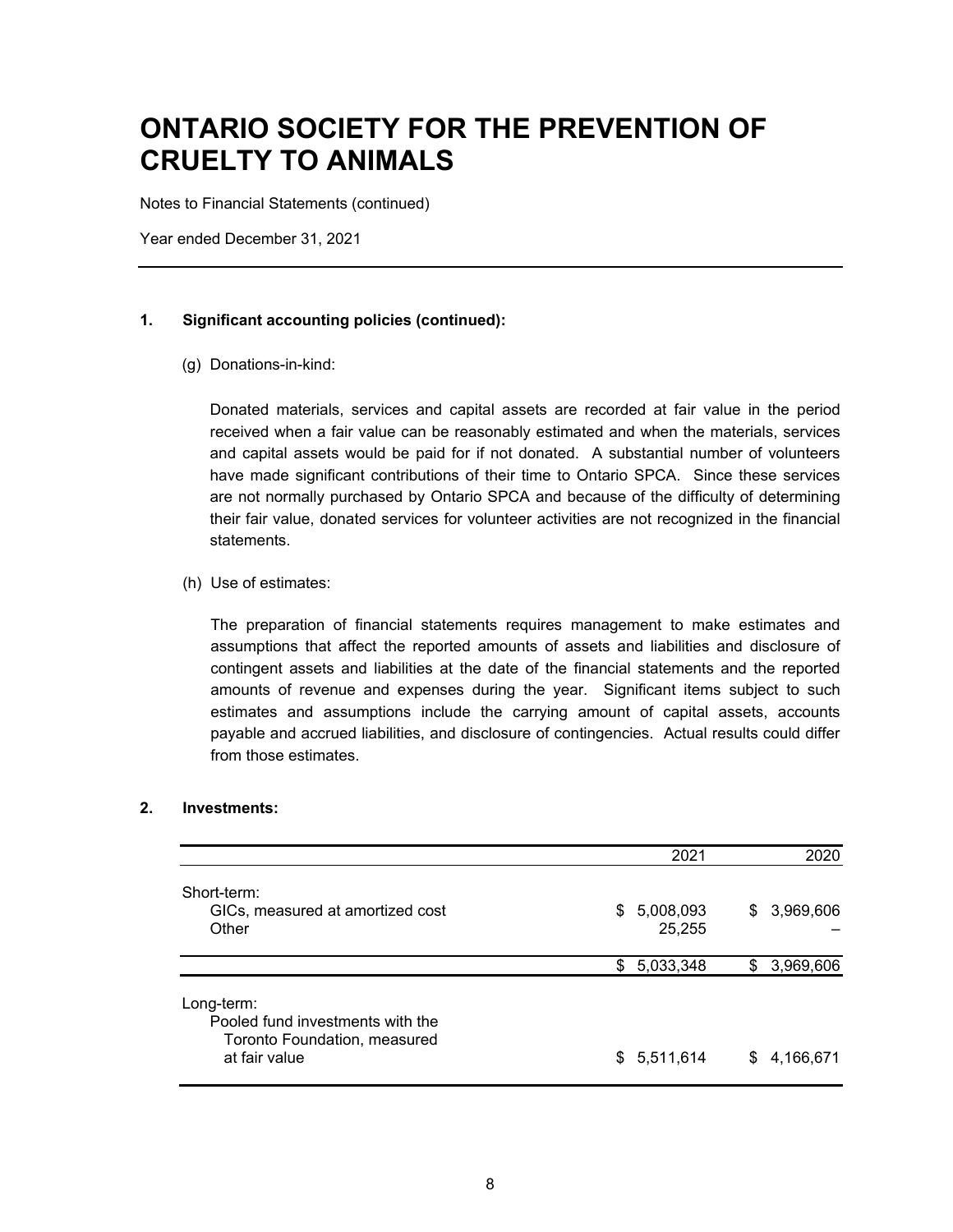Notes to Financial Statements (continued)

Year ended December 31, 2021

#### **2. Investments (continued):**

The GICs produce a weighted yield to maturity of 0.60% (2020 - 1.85%) and mature in 2022.

Included in investment revenue are net realized loss on sale of investments of \$37,661 (2020 - \$74,540 gain) and unrealized gain on investments of \$328,419 (2020 - \$88,195 loss).

#### **3. Accounts receivable:**

|                                                      |     | 2021                          | 2020                                |
|------------------------------------------------------|-----|-------------------------------|-------------------------------------|
| Accounts receivable<br>Harmonized sales tax<br>Other | \$. | 221,482<br>121,215<br>211,483 | \$<br>204,352<br>110,434<br>239,787 |
|                                                      | S   | 554,180                       | 554,573                             |

#### **4. Capital assets:**

|                               |   |            |               | 2021             | 2020             |
|-------------------------------|---|------------|---------------|------------------|------------------|
|                               |   |            | Accumulated   | Net book         | Net book         |
|                               |   | Cost       | amortization  | value            | value            |
|                               |   |            |               |                  |                  |
| Land and improvements         | S | 1,720,550  | \$            | \$<br>1,720,550  | \$<br>1,720,550  |
| <b>Buildings</b>              |   | 14,832,772 | (4, 139, 529) | 10,693,243       | 10,665,859       |
| <b>Furniture and fixtures</b> |   | 2,247,249  | (2,031,847)   | 215,402          | 259,475          |
| Automotive equipment          |   | 1,698,853  | (1, 174, 100) | 524,753          | 725,927          |
| Computers                     |   | 2,008,211  | (1,841,478)   | 166,733          | 367,949          |
| Leasehold improvements        |   | 684,191    | (624, 551)    | 59,640           | 38,690           |
|                               |   |            |               |                  |                  |
|                               | S | 23,191,826 | (9,811,505)   | \$<br>13,380,321 | \$<br>13,778,450 |

#### **5. Accounts payable and accrued liabilities:**

Included in accounts payable and accrued liabilities are government remittances payable of \$209,474 (2020 - \$189,884), which includes amounts payable for harmonized sales tax and payroll-related taxes.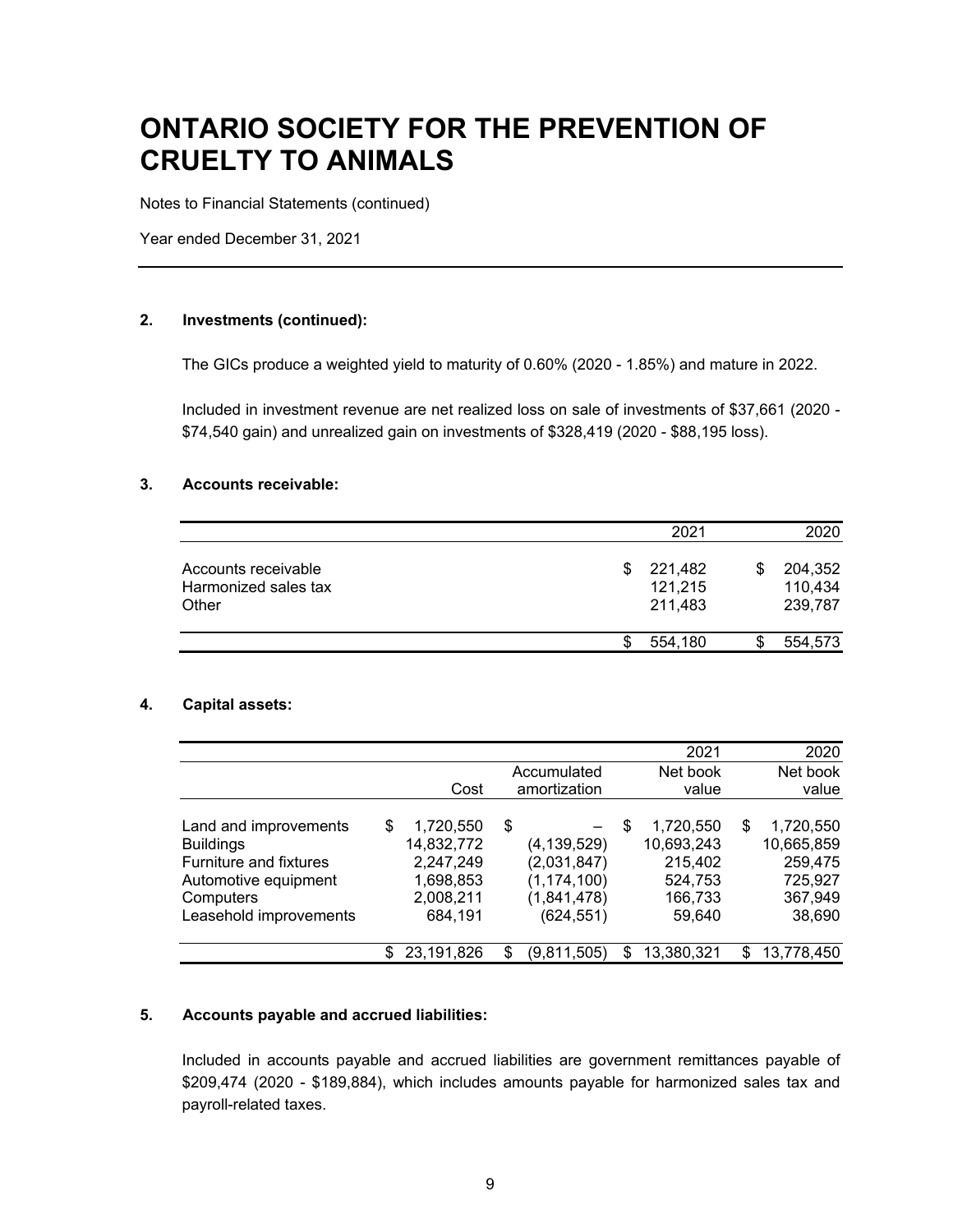Notes to Financial Statements (continued)

Year ended December 31, 2021

#### **6. Government subsidies:**

Ontario SPCA applied for the Canadian Emergency Wage Subsidy and has received \$1,723,098 during the year (2020 - \$2,849,392), with \$118,734 (2020 - \$176,153) included in receivables as at December 31, 2021. The total of \$1,841,833 (2020 - \$3,025,545) related to this program is included in grants on the statement of operations and changes in fund balances.

#### **7. Fund balances:**

Fund balances comprise the following:

|                        |                        |    |                   |   |                  |                             | 2021         | 2020          |
|------------------------|------------------------|----|-------------------|---|------------------|-----------------------------|--------------|---------------|
|                        | Invested in<br>capital |    | Externally        |   |                  |                             |              |               |
|                        | assets                 |    | restricted        |   | Endowment        | Unrestricted                | Total        | Total         |
| Provincial<br>Regional | .561,317<br>5,819,004  | S  | 253.931<br>96.337 | S | 6.507<br>678,101 | \$34,319,852<br>(6,593,442) | \$42.141.607 | \$ 36,727,539 |
|                        | 13,380,321             | \$ | 350,268           | S | 684.608          | \$ 27,726,410               | \$42,141,607 | \$ 36,727,539 |

These endowment funds are included as part of the investment balance.

On an annual basis, any deficiency in the Regional Fund will be funded from the Provincial Fund with no expectation of repayment. Any excess in the Regional Fund will be transferred to the Provincial Fund to be expended for future purposes.

### **8. Commitments:**

(a) Ontario SPCA has lease commitments for buildings and office equipment which expire at various dates. Future minimum lease commitments are as follows:

| 2022       | \$<br>34,800  |
|------------|---------------|
| 2023       | 29,600        |
| 2024       | 21,800        |
| 2025       | 15,100        |
| 2026       | 13,700        |
| Thereafter | 41,200        |
|            | \$<br>156,200 |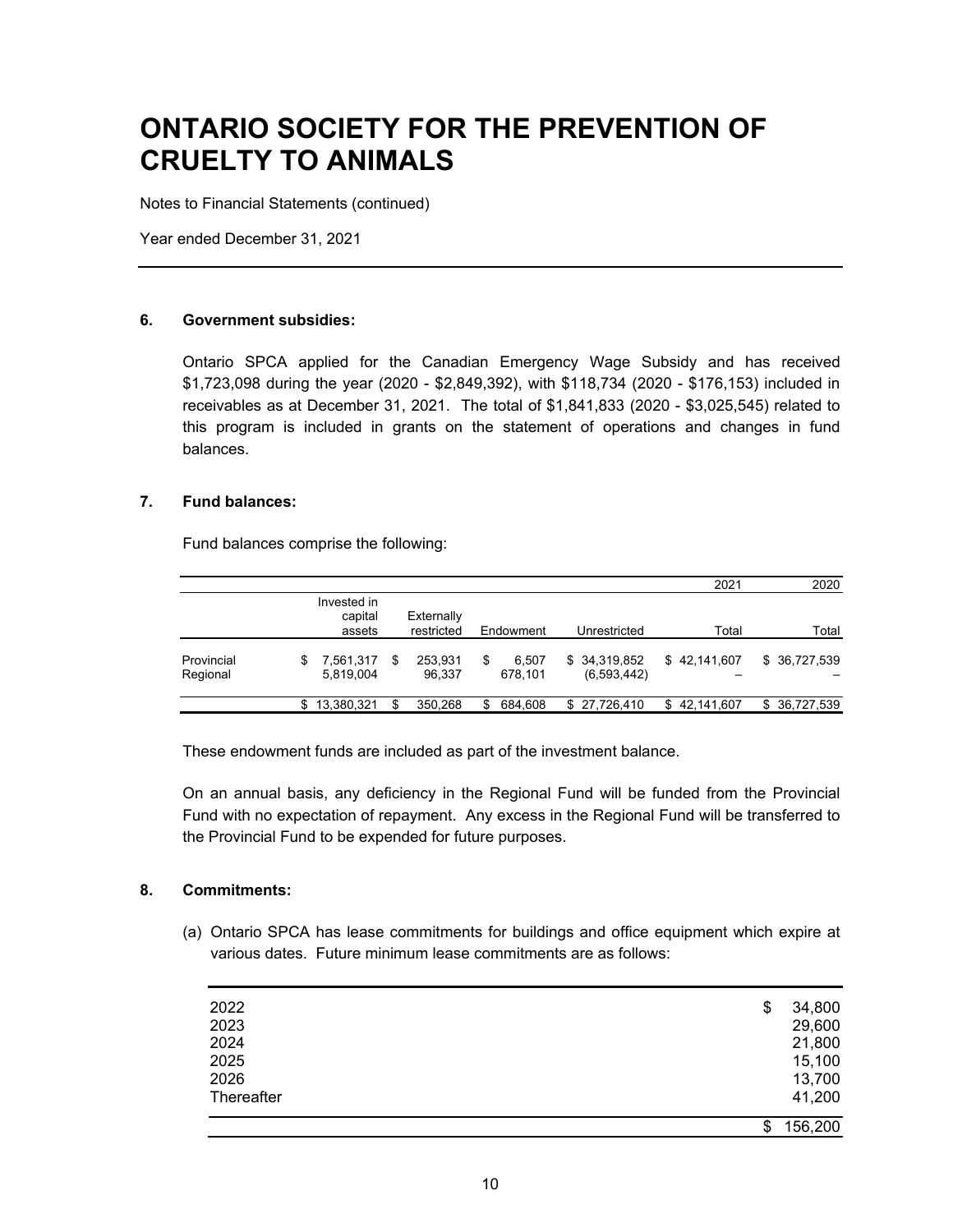Notes to Financial Statements (continued)

Year ended December 31, 2021

### **8. Commitments (continued):**

(b) The Ontario SPCA has committed \$2,000,000 to the Peterborough Humane Society, an affiliate, towards the construction of a provincial dog rehabilitation centre that is expected to be available for occupancy by 2022. The Ontario SPCA has agreed to lease a portion of the premises for a period of 20 years upon completion of construction. Under the terms of the agreement, all amounts paid towards the \$2,000,000 commitment will be classified as a prepayment towards the monthly rent and operating costs of the leased premises. As at December 31, 2021, Ontario SPCA has paid all (2020 - \$636,178) of the \$2,000,000 commitment. The amount is included in prepaid expenses in the statement of financial position.

#### **9. Related organizations:**

Affiliated societies are local animal welfare organizations and humane societies in various communities across Ontario, and are affiliated with Ontario SPCA as approved by the Board of Directors. Each affiliate operates autonomously and is independently incorporated.

During the year, \$72,960 (2020 - \$155,064) in grants/disbursements of designated gifts to Ontario SPCA affiliates were due and recorded in these financial statements.

### **10. Donations-in-kind:**

The Ontario SPCA's revenue and expenses include animal food and supplies, fundraising supplies and materials, and miscellaneous furniture and supplies and other items, which are donated and have a fair market value of \$55,265 (2020 - \$35,110).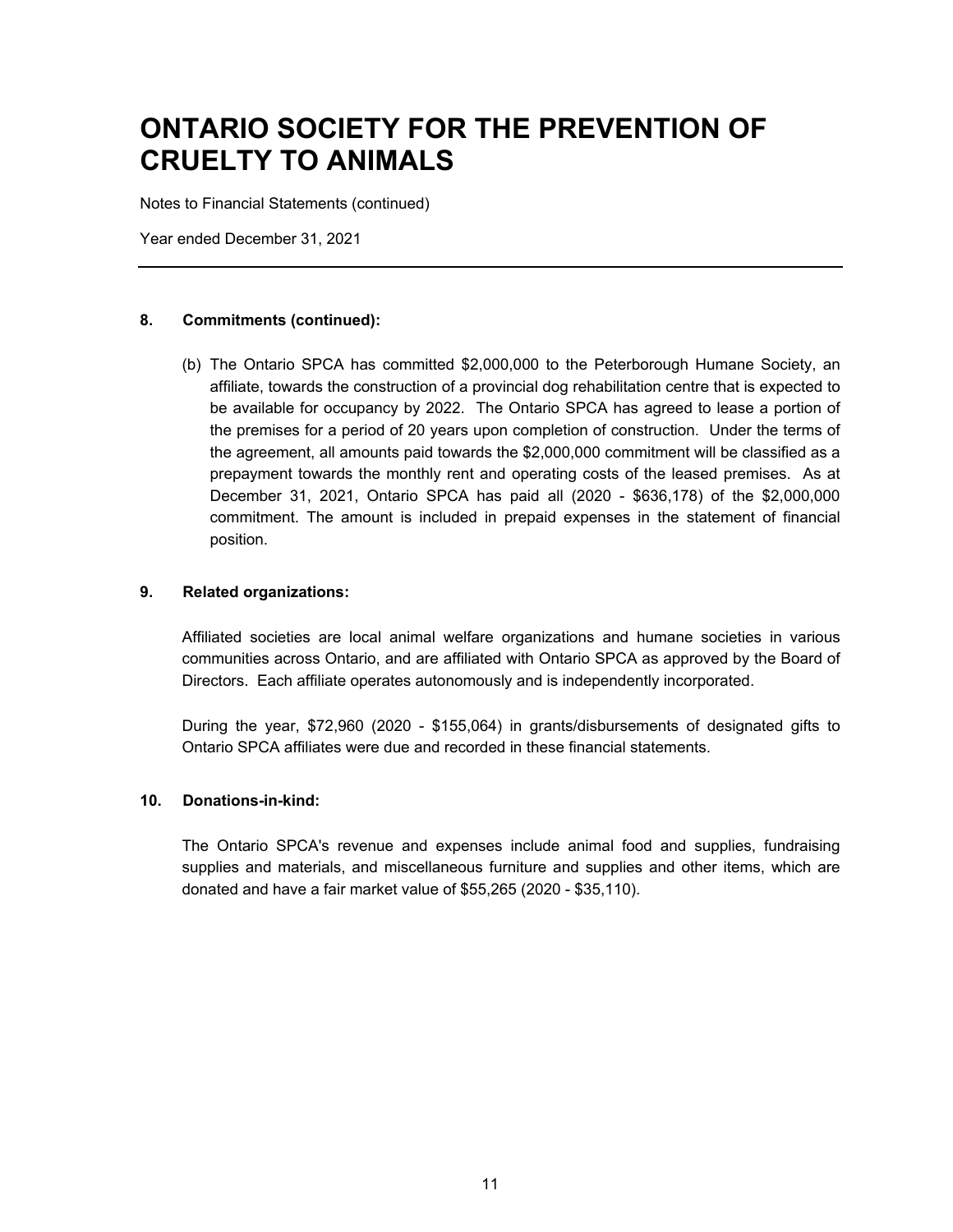Notes to Financial Statements (continued)

Year ended December 31, 2021

#### **11. Guarantees:**

In the normal course of business, Ontario SPCA enters into agreements that meet the definition of guarantees.

- (a) Ontario SPCA has provided indemnities under lease agreements for the use of various operating facilities. Under the terms of these agreements, Ontario SPCA agrees to indemnify the counterparties for various items, including, but not limited to, all liabilities, loss, suits and damages arising during, on or after the term of the agreement. The maximum amount of any potential future payment cannot be reasonably estimated.
- (b) Ontario SPCA indemnifies all directors for various items, including, but not limited to, all costs to settle suits or actions due to services provided to Ontario SPCA, subject to certain restrictions. Ontario SPCA has purchased liability insurance to mitigate the cost of any potential future suits or actions. The amount of any potential future payment cannot be reasonably estimated. Discontinuing Ontario SPCA's work in provincial legislation enforcement greatly reduces the Society's future exposure.

The nature of these indemnification agreements prevents Ontario SPCA from making a reasonable estimate of the maximum exposure due to the difficulties in assessing the amount of liability which stems from the unpredictability of future events and the unlimited coverage offered to counterparties. Historically, Ontario SPCA has not made any significant payments under such or similar indemnification agreements and, therefore, no amount has been accrued with respect to these agreements.

### **12. Contingencies:**

Ontario SPCA has been named as the defendant in certain legal actions, in which damages have been sought. The outcome of these actions are not determinable as at December 31, 2021 and, accordingly, no provision has been made in these financial statements for any liability which may result. In the event of a loss, all claims would be covered by Ontario SPCA insurance coverage.

The Ontario SPCA is involved in various legal actions, most of which resulted from its role in provincial animal welfare legislation enforcement, and are within the normal course of operations. Discontinuing Ontario SPCA's work in provincial legislation enforcement will reduce future legal exposure of this nature. In the opinion of management, any resulting liabilities are not expected to have a material adverse effect on the financial position or net operations.